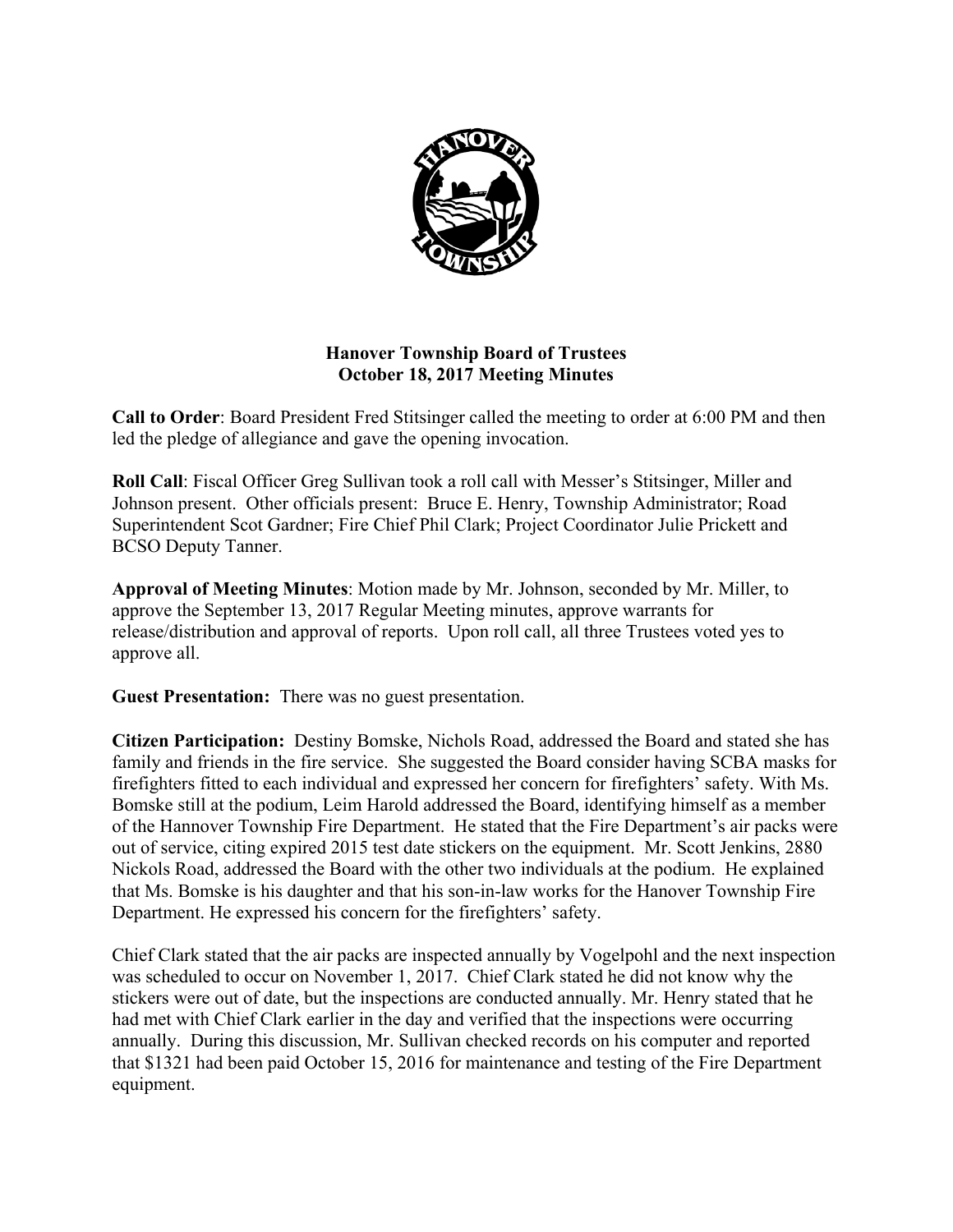Mr. Stitsinger assured everyone that safety was important to the Township. Chief Clark also noted that the State Fire Marshal conducts annual inspections as well.

# **Administration Reports**

*Law Enforcement*: Deputy Tanner gave the following report for the month of September 2017:

# **Butler County Sheriff's Office District #6 Hanover Township Contract Cars Monthly Report for Sept 2017**

| <b>Activity Area</b><br><b>Month Totals*</b>                                                                                                                                                                                                                         | YTD                                                 |
|----------------------------------------------------------------------------------------------------------------------------------------------------------------------------------------------------------------------------------------------------------------------|-----------------------------------------------------|
| Dispatched Calls: 238<br>$\bullet$<br>Felony Reports: 04<br>Misdemeanor Reports: 18<br>$\bullet$<br>Non-Injury Crash: 06<br>٠<br>Injury Crash: 07<br>$\bullet$                                                                                                       | 1453<br>31<br>85<br>43<br>35                        |
|                                                                                                                                                                                                                                                                      |                                                     |
| Assists/Back Up: 24<br>Felony Arrests: 01<br>Misdemeanor Arrests: 02<br><b>OMVI</b> Arrests: 00                                                                                                                                                                      | 194<br>11<br>27<br>00                               |
|                                                                                                                                                                                                                                                                      | .34                                                 |
| Traffic Stops: 18<br>$\bullet$<br>Moving Citations:20<br><b>Warning Citations: 08</b><br>Civil Papers Served: 1<br>Business Alarms: 4<br>$\bullet$<br>Residential Alarms: 06<br>$\bullet$<br>Special Details: 26<br>$\bullet$<br>COPS Times: $5,200$ ( <i>Min.</i> ) | 108<br>121<br>46<br>02<br>22<br>70<br>131<br>46,600 |
| Vacation Checks: 07                                                                                                                                                                                                                                                  | 126                                                 |

\*\*\*\*\*\*\*\*\*\*\*\*\*\*\*\*\*\*\*\*\*\*\*\*\*\*\*\*\*\*\*\*\*\*\*\*\*\*\*\*\*\*\*\*\*\*\*\*\*\*\*\*\*\*\*\*\*\*\*\*\*\*\*\*\*\*\*\*\*\*\*\*\*

Reporting: Deputy Tanner and Deputy Mayer/by BEH.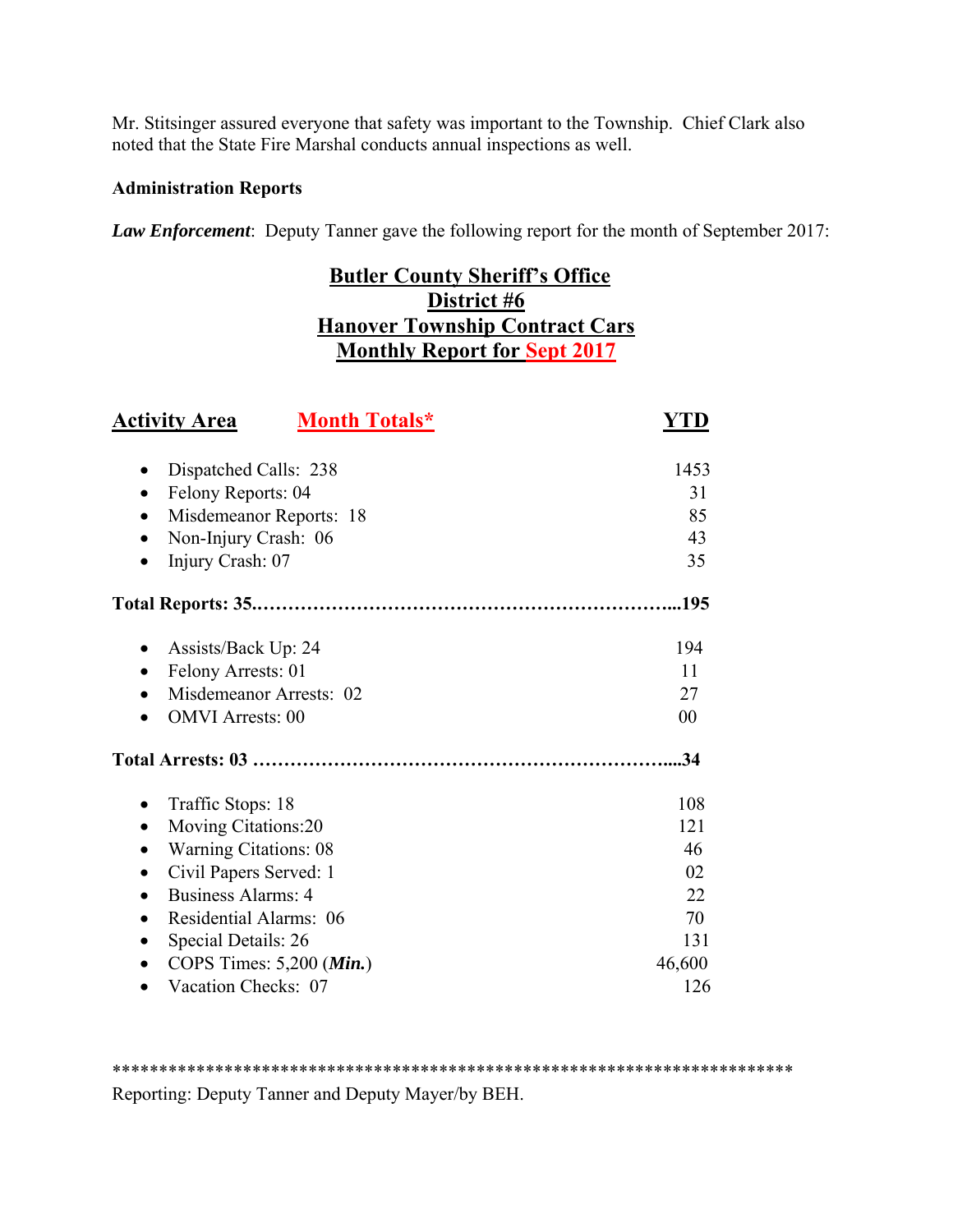*Fire/EMS*: Chief Clark presented the following report for the month of September 2017:

# **Hanover Township Fire Department Monthly Report for September- Phil Clark Fire Chief (Presented in October 2017)**

Run and detail activity for the Fire and EMS operations are reflected in the following numbers:

| <b>Emergency Medical Operations/Squad Runs:</b><br>$\bullet$ | <b>Month</b><br>47 | YTD<br>446 |
|--------------------------------------------------------------|--------------------|------------|
| Motor Vehicle Accidents:<br>$\bullet$                        | 05                 | 52         |
| Fire Runs:<br>$\bullet$                                      | 08                 | 75         |
| Fire Inspections:<br>$\bullet$                               | 00                 | 08         |
| Knox Box Details<br>$\bullet$                                | 00                 |            |
| Other                                                        | 00                 |            |

Total for the month**: 59 Runs/Operations** 

# **(59 Fire/EMS Runs)**

# **Total Year 2017: 568 Runs/Operations**

 (September 2016: 53 Runs/Operations) -------------------------**Total for 2016** 705 **Total for 2015 733 Total for 2014 809** *5 year average: 738* **Total for 2013 750** *11 Year Average: 702* **Total for 2012 693 Total for 2011** 719 **Total for 2010 748 Total for 2009** 676 **Total for 2008: 669 Total for 2007: 717 Total for 2006: 505**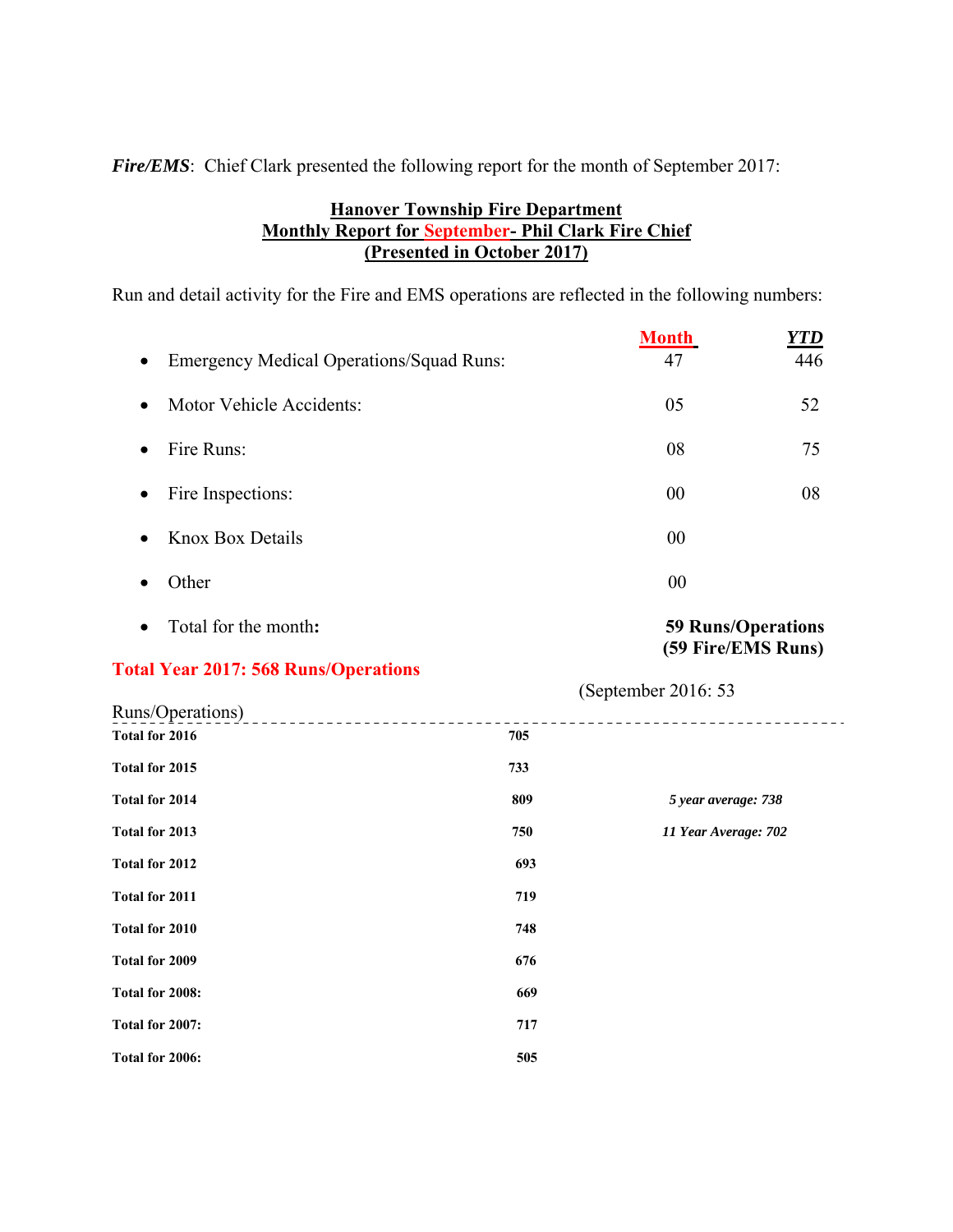*Road/Cemetery*: Road Superintendent Scot Gardner presented the following report for the month of September 2017:

### **SUPERINTENDENT'S REPORTS (October 18, 2017)**

Millville Cemetery Operations Report September 1 through September 30, 2017

| 0.00 $0$ Graves sold to Township residents ( $\omega$ \$610)------------\$ 00.00 |      |
|----------------------------------------------------------------------------------|------|
|                                                                                  |      |
|                                                                                  | 0.00 |
|                                                                                  |      |
|                                                                                  | 0.00 |
|                                                                                  | 0.00 |
| Foundation and Marker installation fees-------------------- \$3,022.80           |      |
|                                                                                  |      |
|                                                                                  |      |
|                                                                                  |      |

Other Cemetery activities:

- 1. Fixed graves and sink holes
- 2. Cleaned the office and garage
- 3. Cut grass 4 times
- 4. Did weed eating 2 times
- 5. Installed 5 markers
- 6. Fixed mini hoe.

#### **Road, Streets and Park (Scot Gardner)**

- 1. Picked up a mattress and box springs on Four Mile Road.
- 2. Replaced boards on the toy train in the Park playground.
- 3. Trimmed bushes at the Firehouse.
- 4. Performed ditching on Charleberth Drive.
- 5. Hauled away a mattress, treadmill, fire pit, and steel shelving and picked up garbage dumped while the recycling dumpsters were emptied.
- 6. Cut and trimmed grass on all Township properties three times.
- 7. Performed monthly truck, park, and storm water inspections.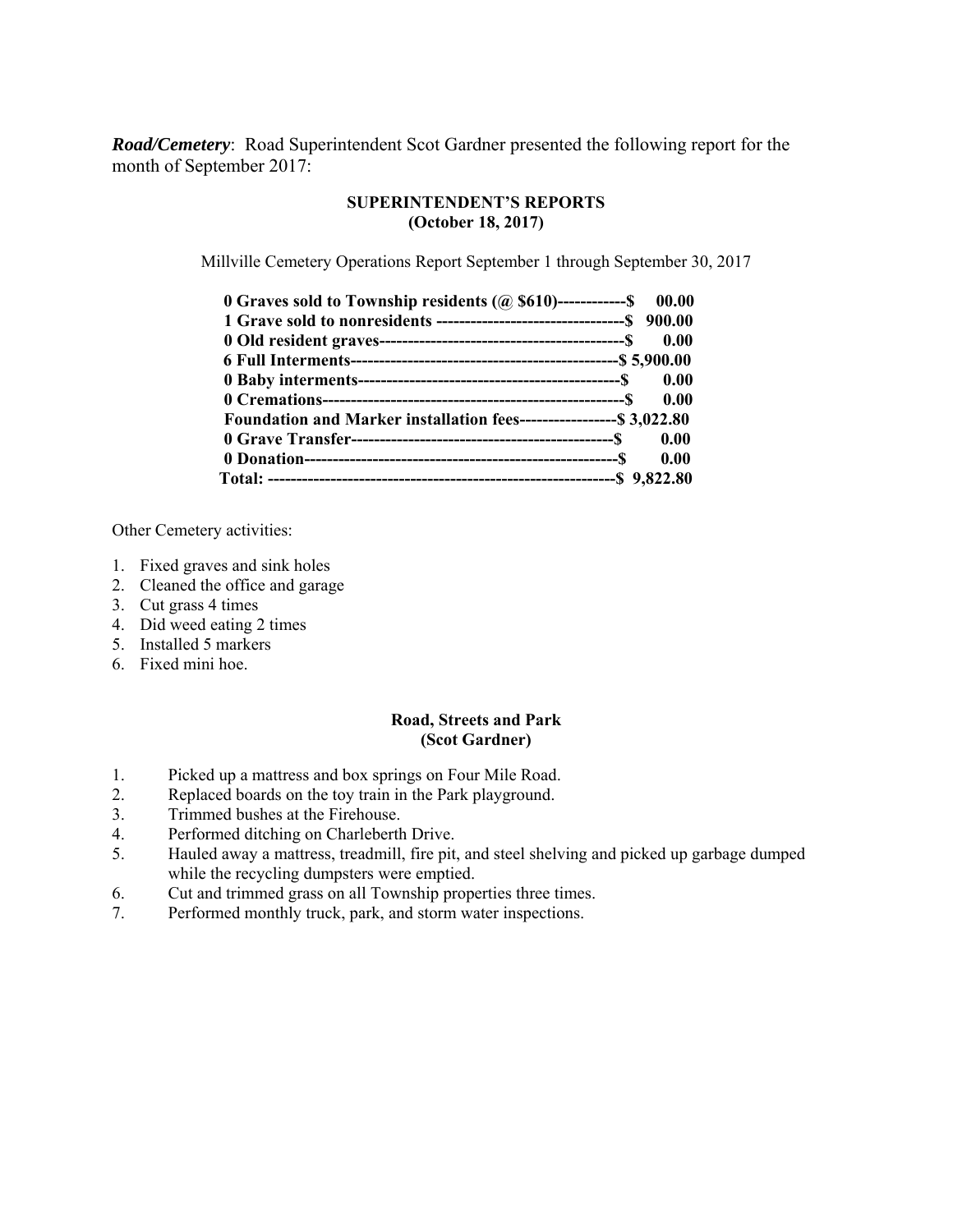# *Administrator's Report (Financials and Personnel Issues)*

Mr. Henry presented the following report to the Board:

#### **Administrator September Summary Report (October 2017)**

- **Fire/EMS Run Data:** Dispatch Log information for September 2017. Prepared summary overview of data.
- **Fire Department:** Continued work security measures for the Fire Station including wiring for installation of cameras. Followed up on phone issues and phone memory capacity at the Fire Station. Provided follow up with the Fire Department on several records requests. Worked on financing documents for the Tanker/Pumper order through Sutphen.
- **Phone System:** For several days there were problems within the main phone lines resulting in dropped calls. The system was checked out and memory board replacements took place in the main junction box on site. This work helped but did not solve the total problem. Eventually it was determined that Cincinnati Bell Telephone had issues within their system which were corrected.
- **BWC:** Continuing membership in Greater Hamilton Safety Council and meeting attendance to get BWC premium credits.
- **2018 Road Program:** Preliminary program developed. A meeting was held with BCEO in September to review the program and related issues such as the Gene Avenue culvert problem.
- **Nuisance Properties (ongoing):** Working on priority issues associated with 620 Boyle, 2048 Millville, Columbus and Martha Lane, 347 Fairy Drive and 746 Boyle. Many others are in various stages of progress.
- **Board, Financial Reports and Payroll Reports (ongoing)**: Obtained data from the Fiscal Officer and prepared Township funds analysis for the monthly Board meeting. Prepared Trustee packets. Prepared numerous contracts and permits for facility rentals. Worked with Ms. Prickett on payroll issues and time sheets for staff.
- **Park Committee:** Prepared agenda and support documents for the Park Committee meetings in September. Planned logistics for the Haunted Harvest and Veterans Day.
- **Voter/Resident Tax Levy Discussions:** Made presentations during the September 21st public forum on the tax levy as well as met many residents in the office and over the telephone answering questions and providing requested documentation.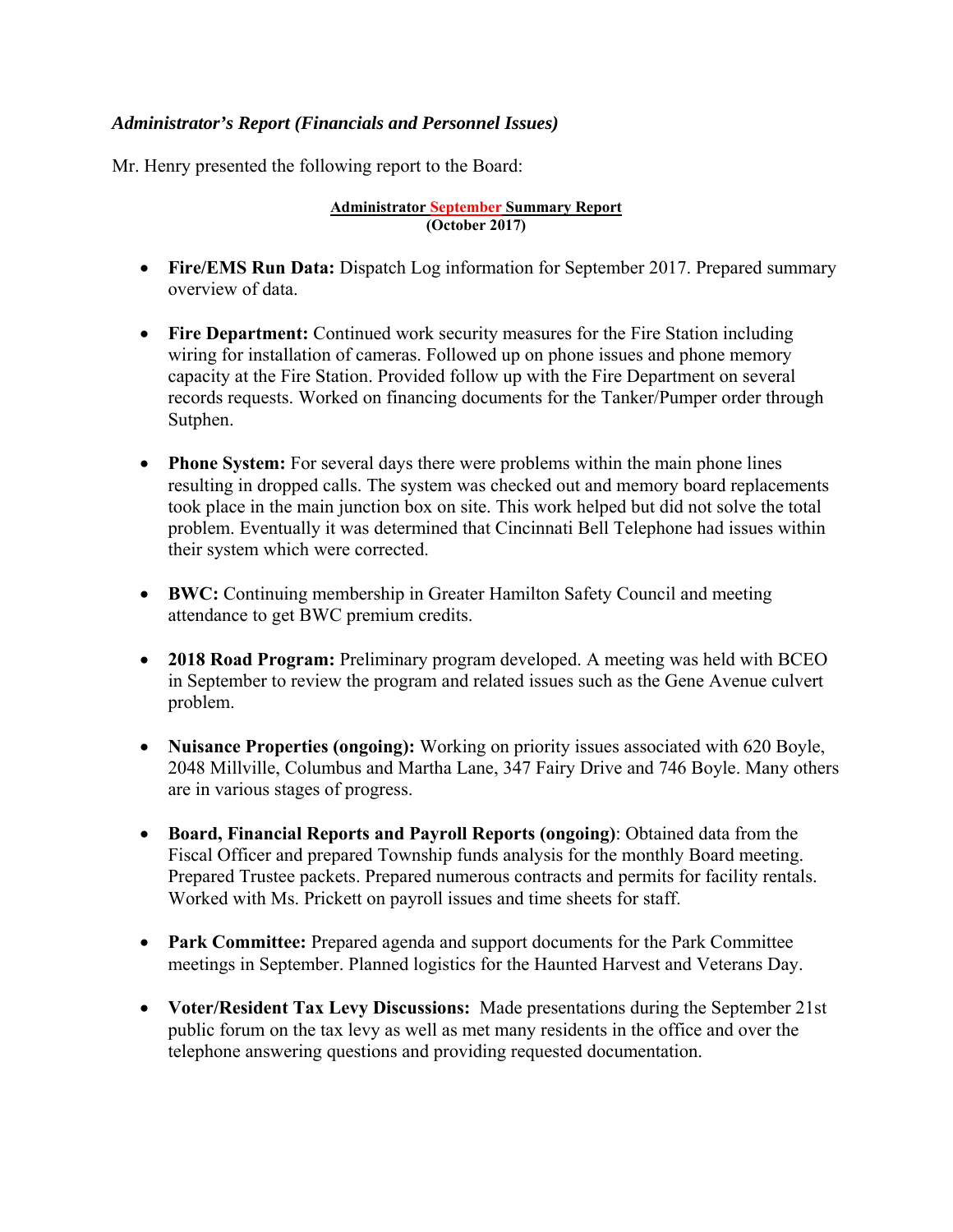- **Held Medicount Management Discussions:** Continued working with Medicount Management on a system to eliminate follow up invoices to residents for outstanding balances. Spoke with several residents about the billing process.
- **General Operating Levy:** Ordered signs and provided public notices for the September and October Tax Levy Public Forums.
- **Partition fence Issue**: Held discussions with Ms. Follick's legal counsel and scheduled a meeting with the parties for October 4, 2017 for possible settlement discussions.
- **Newsletter**: Planned logistics for putting together a newsletter to be in the hands of residents prior to October 29th for the Haunted harvest, Veterans Day and Election. Began set up of articles.

# **Personnel Actions and Other Items of Note**

.

# *Appointment of new personnel and Personnel actions:*

# *Fire Department: Andrew D. Wargo 1176 Elizabeth Dr. Hamilton 45013Volunteer FF*

# *Craig R. Metzcar 2840 Windy Way Dr. Cincinnati 45251 FF/EMT B PT*

(Wargo and Metzcar have completed hiring steps so scheduling can begin immediately)

*Road Department and Cemetery:* Reactivated Joe Jenkins on a part time status, officially starting on October 9, 2017. Still searching for PT relief CDL drivers for snowplowing.

# *Other General Actions Non Personnel Related: (Still in Progress)*

**Studying ways to secure records** properly and find space as the Township storage is limited at this time. Also still have to finish new formatting of approved Records Retention Schedule to be presented to the state. Older files have been placed in file cardboard storage boxes.

**Capital Planning:** Need to review needs of the Road Department for equipment considerations. After assessment, determine what needs to be done the next six months.

**For the Fire Department**: Pumper/Tanker order was placed with Sutphen. Financing documents have been initiated and waiting on final approval.

# **Of Note- Budget Information for September 30, 2017**

**Cash Balance as of September 30, 2017: \$1,646,935.23**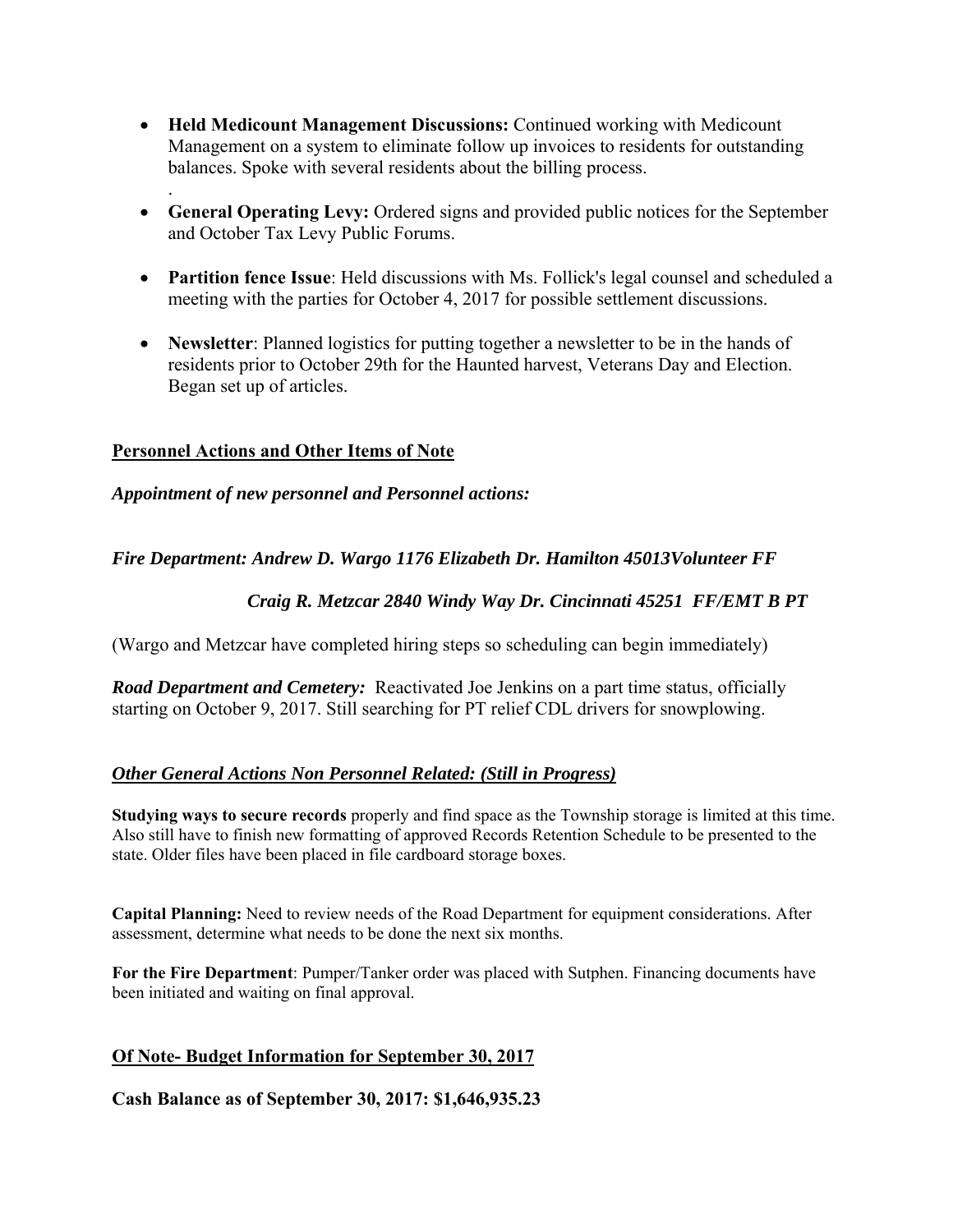**1) Total Expenditures all funds for September 2017**: \$158,460.45 / **Revenue:** \$529,549.02 **2) Total General Fund cash on hand September 2017: \$**345,558.96 (20.98%) of Total funds

**3) Total Fire/EMS Fund cash on hand September 2017**: \$537,313.44 (32.63%) of Total funds

**4)** *Monthly Revenue and Expenditure Reports by fund are attached to this report.* 

#### *History of Cash Balances*

Jan-Cash Balance: \$1,380,611.21 Feb-Cash Balance: \$1,331,175.05 Mar-Cash Balance: \$1,259,054.92 April-Cash Balance: \$1,546,929.78 May-Cash Balance: \$1,524,373.14 June-Cash Balance: \$1,506,977.71 July-Cash Balance: \$1,517,738.15 Aug-Cash Balance: \$1,286,101.15 Sept-Cash Balance: \$1,533,842.91 Oct- Cash Balance: \$1,444,676.89 Nov- Cash Balance: \$1,384,569.72 **Dec-Cash Balance: \$1,324,682.90** 

#### **Fiscal Year 2016** Fiscal Year 2017

 **Jan- Cash Balance: \$1,086,880.70 Feb- Cash Balance: \$ 975,051.11 Mar- Cash Balance: \$ 929,271.02 Apr- Cash Balance: \$1,259,751.18 May- Cash Balance: \$1,256,517.69 June- Cash Balance: \$1,231,659.27 July- Cash Balance: \$1,136,203.94 Aug- Cash Balance: \$1,088,071.02 Sept- Cash Balance: \$1,231,337.97 Oct- Cash Balance: \$1,199,176.98 Nov- Cash Balance: \$1,083,268.01 Dec- Cash Balance: \$1,046,996.51** 

#### **Fiscal Year 2014 Fiscal Year 2015**

| \$1,148,374.71 |
|----------------|
| \$1,158,413.75 |
| \$1,551,667.37 |
| \$1,458,584.04 |
| \$1,477,662.73 |
| \$1,393,267.44 |
| \$1,332,264.37 |
| \$1,125,949.35 |
| \$1,449,880.79 |
| \$1,362,945.99 |
| \$1,194,472.00 |
| \$1,093,559.61 |
|                |

| .lan: | 888,346.09<br>S |
|-------|-----------------|
| Feb:  | 902,459.77<br>S |
| Mar:  | 900,176.59<br>S |
| Apr:  | \$1,471,639.15  |
| May:  | \$1,413,018.92  |
| June: | \$1,359,085.19  |
| July: | \$1,321,950.79  |
| Aug:  | \$1,274,996.15  |
| Sept: | \$1,646,935.23  |

**General Notes: The Fiscal Officer and Administrator are very concerned about the ongoing significant negative impact of property devaluations and state cuts have had on the budget/revenues as discussed in previous Board briefings and reports. Plans are underway to make any necessary adjustments for fire operations until levy revenues are received the first half of 2017. Other areas such as road related issues and General Fund problems continue to exist and will need attention as previously discussed. The Tax Budget filed in July 2016 had some significant reductions. Tax revenue is not rebounding and consideration of an operating levy or other related levy in 2017 is critical to the Township well being.**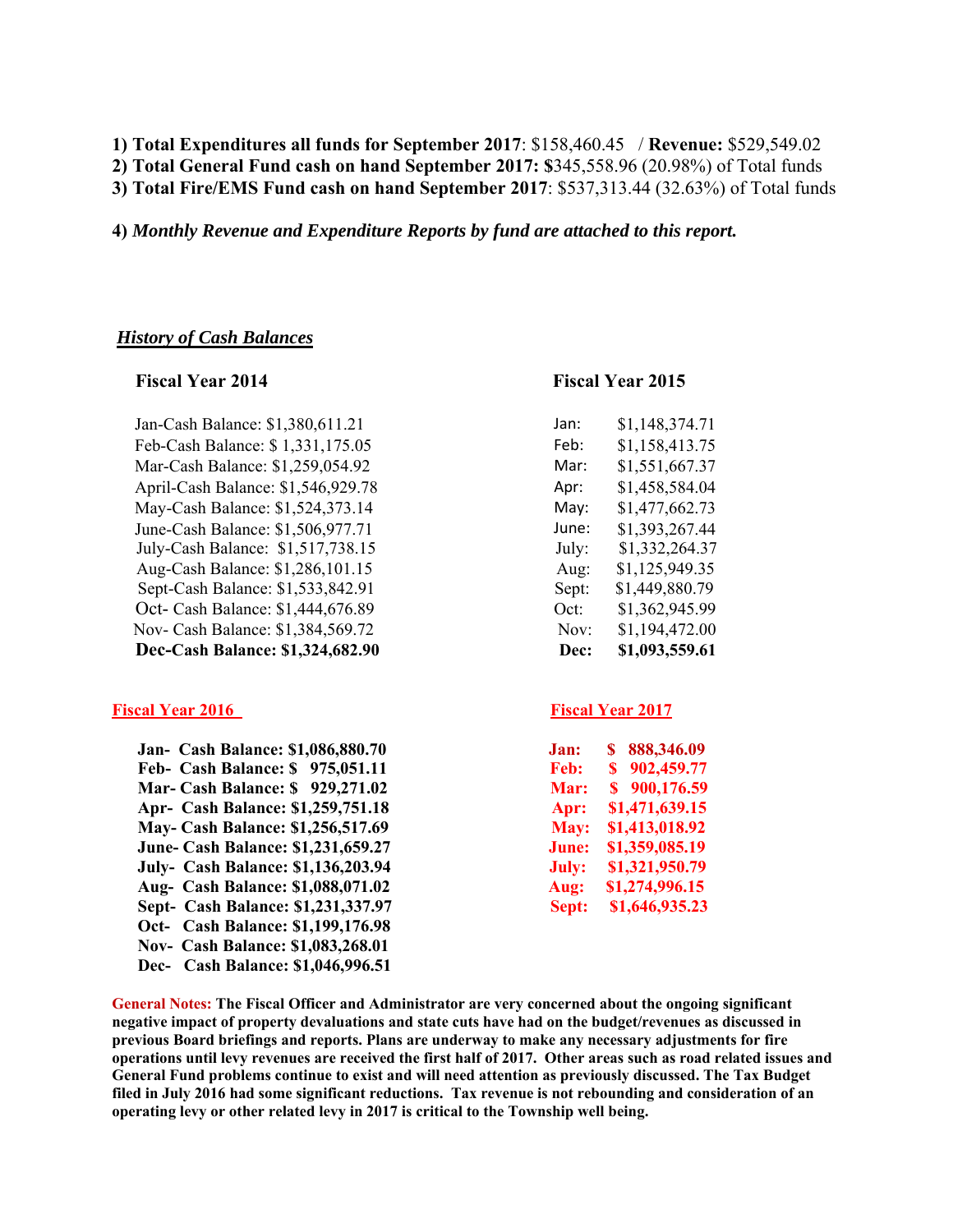**January 2017: Although expenses were held to essential items in 2016 and the total expenditures for 2016 were below 2015 expenditures showing a reduction of \$52,554.69, the General Fund revenues continue to shrink. The Township cannot continue to provide existing service levels through the General Fund as revenues continue to decrease.** 

**July 2017: The Township has not fully recovered from the State of Ohio cuts in revenue to the Township as well as the decrease property values. AS the lower valuation impacted the tax base, the overall budget and specifically the General Fund has decreased below 2015 levels. Projections for 2018 are slightly better but still below levels prior to 2015. To account for these shortages when faced with increasing costs, staff has been limited and no new maintenance projects have been undertaken in all areas- only absolutely necessary repairs.** 

**September 2017: Questions arise about the Local Government allocation of the General Fund which has been shrinking over time. In 2007 Hanover Township's allocation was \$278,971.00; in 2017 the amount certified by the County Budget Commission is \$128,166.50 or a 54.1% decrease over this period.** 

Mr. Henry also distributed revenue and expenditure reports. Mr. Henry noted that the Township received a settlement from the County so revenues were up from the previous month.

# *Old Business*

*September 2017 Fire/EMS Run Data Summary:* Mr. Henry provided the run data summary for the month of September and noted the average response time was 7.35 minutes. The busiest days for runs were Saturdays and Sundays and second shift continued to be the busiest shift.

*Update -- Nuisance Updates:* Mr. Henry provided the following report to the Board:

# **Complaints/Nuisance Property Notes (October Meeting 2017)**

- **41 Cochran Road**: Junk vehicles, debris and garbage- County Prosecutor has filed a complaint in court, case #CV2017 06 1366 to initiate foreclosure on the property to recover delinquent real estate taxes. Some progress made but awaiting foreclosure action. Lien research has been completed.
- **620 Boyle Road**: The owner attempted to address the vegetation problems; garbage still remains. A lien holder search has been completed. The matter has been sent to the County Prosecutor for future court action.
- **371 Millville Oxford Road at Fairy Drive**: Photos sent and discussion held with the County Zoning Department. Orders are supposed to be written.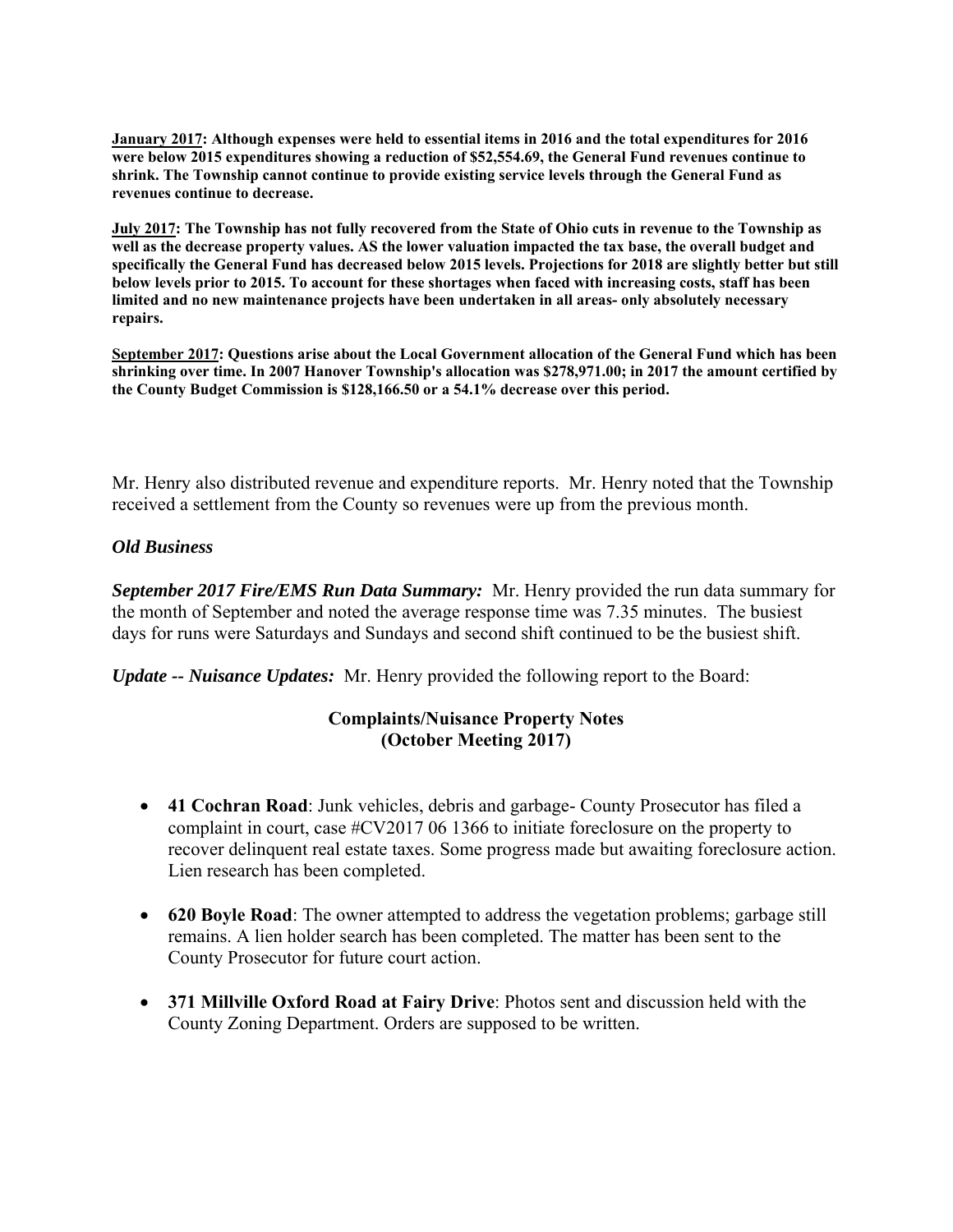- **1624 Morman Road:** The property is still vacant but after the first mowing authorized by the Township, neighbors have picked up the mowing keeping the property presentable. Neighbors picked up mowing the yard.
- **2500 Columbus West**: High Grass and Weeds. Orders sent June 12, 2017. No response from owners. (Vacant) In July some of the yard/weeds has been cut but not enough. A lien holder search has been completed; no response as of August 31st- new orders will be prepared in the fall.
- **2643 Millville Oxford Road**: Owner passed away. Property has high weeds and grass. Orders were sent June 12, 2017. No response- the Township had the yard mowed. A lien holder search has been completed. Will follow up with mortgage holder. Grass was cut again by Township authorization.
- **Shady Nook**: Since Ms. Ommert appeared in front of the Board in August there has been no contact with the Township. Decision needs to be made as to next step to schedule another nuisance hearing.
- **2048 Millville Avenue:** Junk vehicle and debris along fence line has been referred to the County Zoning Department. The Administrator forwarded photos and 3 months ago spoke with the owner who was to address these items.
- **746 Boyle Road:** Junk vehicles in the front and rear yards. Photos taken and referred to the County Zoning Department.

Mr. Henry stated he had been informed earlier that day that work was being done at the Shady Nook property. Mr. Henry reported that he had previously advised Ms. Ommert's attorney that the Board would be proceeding with declaring the property a nuisance at its November or December Board meeting.

*Preliminary Road Program/BCEO:* Mr. Henry referred the Trustees to the list of streets for the proposed 2018 preliminary road program that he had shared with the County Engineer's Office. Mr. Henry explained that the County would get pricing for the work. Based on this pricing, the Board could then determine how much of the work could be performed in 2018.

*Event Reminder – Tax Levy Public Forum 10/19; Congressman Davidson visit 10/20:* Mr. Henry provided reminders regarding both events to the Board.

*Community Development Block Grant Update/Project Ratings:* Mr. Henry reported that the County Community Development Department was behind its regular schedule and no date had been set for CDBG submittals. Mr. Henry referred the Board to a list of suggested ideas for CDBG funding. Mr. Henry stated he would have recommended projects from this list prepared for prioritizing by the Board at its November or December meeting – depending on the County's schedule. Mr. Henry noted that estimated engineering costs for the park restrooms project had been obtained.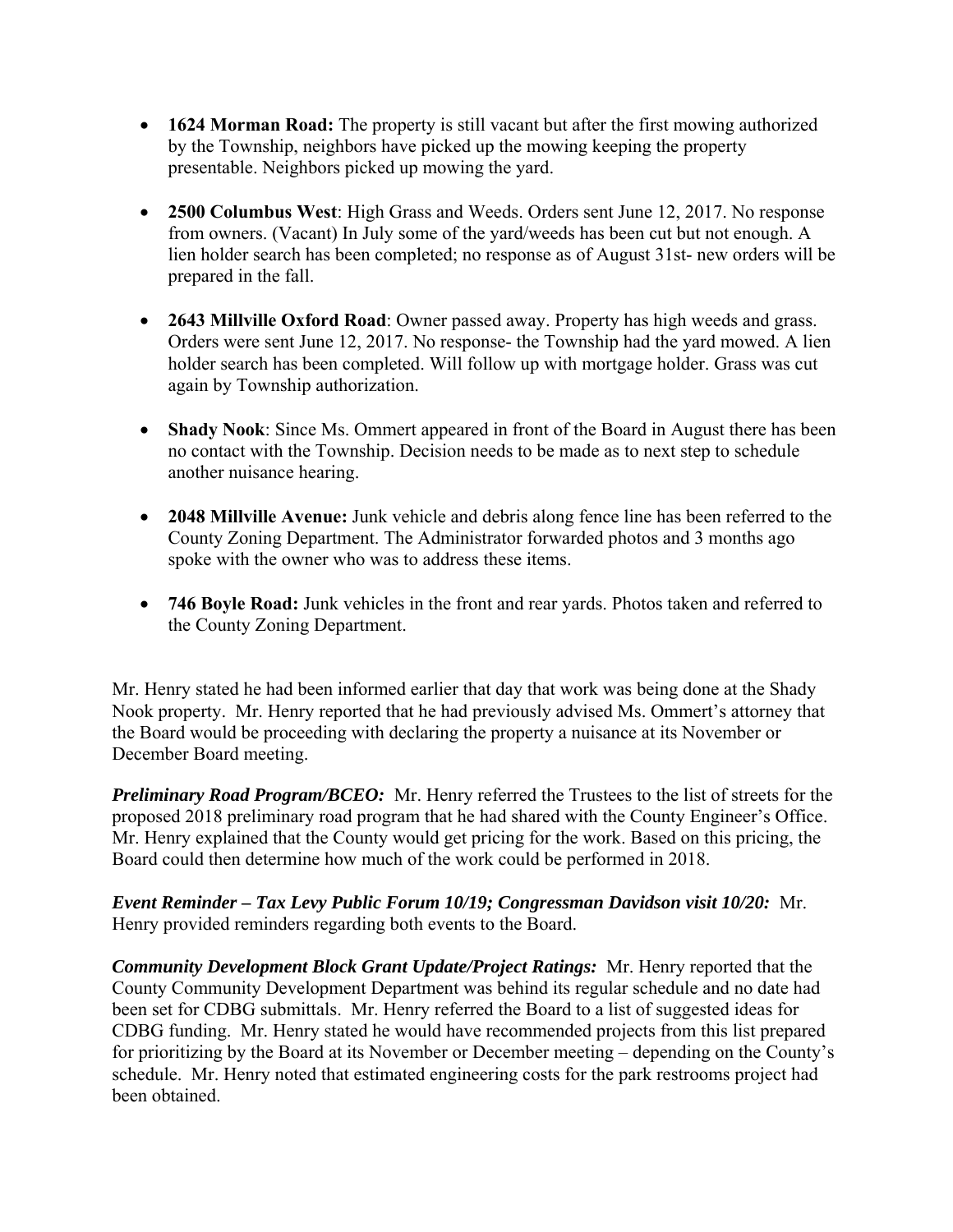*Other Old Business:* Chief Clark reported that the cascade system was no longer operational and had to be replaced. Chief Clark explained that a new system would cost \$27,000. He also explained that the manufacturer had a system with only two hours of usage which could be purchased for \$7500 and would include a one-year warranty. After some discussion, Mr. Miller made a **motion,** which was seconded by Mr. Johnson, to authorize purchase of the slightly used system from ProAir for an amount not to exceed \$7500. Upon roll call, all three Trustees voted yes.

# *New Business:*

*Motion to Accept Donation of Photos:* Mr. Henry explained that Allan Miller, 2198 Morman Road, Hamilton, Ohio 45013, has retired from photography and has decided to donate twelve framed photos that are on display in the Community Center to the Township as outlined in a letter received by the Township on September 26, 2017. Mr. Henry noted that Mr. Miller has been a great supporter of Hanover Township.

**Motion** by Mr. Johnson to accept the photo donation (12 photos) from Allan Miller with sincere thanks and appreciation. Motion seconded by Mr. Larry Miller. After discussion, the Fiscal Officer took a roll call with all three Trustees voting yes.

*Motion to Approve Expenses for Hanover Haunted Harvest Activities:* Mr. Henry explained that for several years Hanover Township has sponsored "Hanover Haunted Harvest" for kids as recommended by the Park Committee to provide a safe place to "trick or treat" with community involvement. The event typically serves approximately 350 kids. Sponsorships are sought each year and currently over \$650.00 in cash and in kind product has been received by the Township. However, in case expenses would exceed donations, a motion is to approve the expenses is in order.

**Motion** by Mr. Miller, seconded by Mr. Johnson, to approve the Township's sponsorship of the Haunted Harvest event and approve expenses associated therewith. After discussion, a roll call vote was taken with all three Trustees voting yes.

*Reset Hearing Continuation – Partition Fence Issue for November 8, 2017:* Mr. Henry reported that the Board Hearing regarding the partition fence issue had been reset for the November 8, 2017 Board meeting.

*Motion to Accept BREC Grant Award:* Mr. Henry reported that the Township received notification that a partial grant was awarded to Hanover Township in the amount of \$400.00 to purchase Park Committee items for the park outdoor events on a reimbursement basis. Items include a small compact refrigerator, tables and chairs. Mr. Henry explained that for audit purposes and expenditure, a motion is necessary to accept the award and authorize expenditures. **Motion** made by Mr. Johnson, seconded by Mr. Miller, to accept the Butler Rural Electric Grant #1709059 in the amount of \$400.00 and authorize expenditures related thereto. After discussion, a roll call vote was taken with all three Trustees voting yes.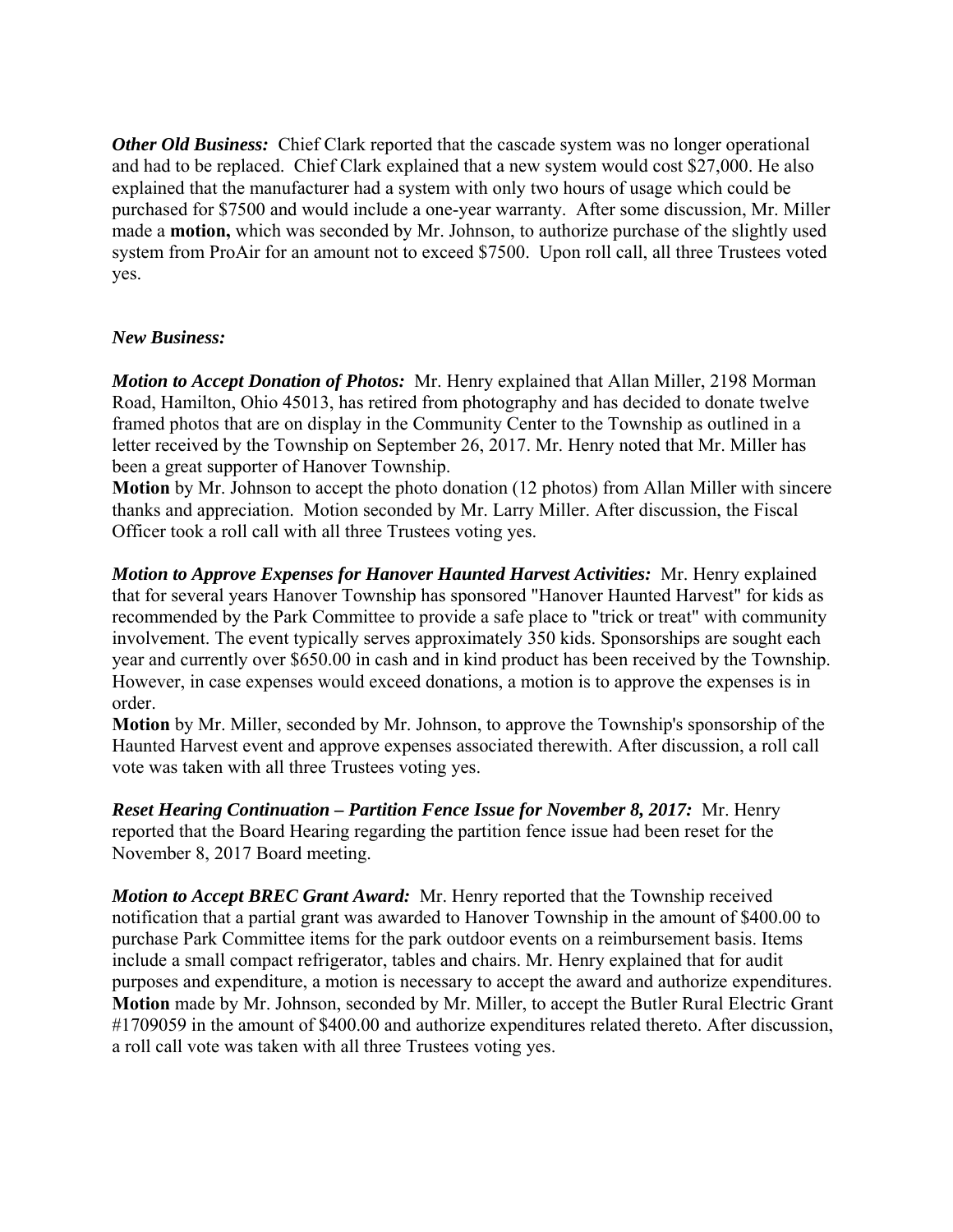*Work Session:* Mr. Henry explained that due to the recent hiring of additional personnel and organizational changes being implemented in the Fire Department, he was recommending a Board work session to review with the Chief issues related to salaries, recruiting, staffing, pay scales, budget standing, and the recent order for a pumper/tanker. After some discussion, the Board decided to schedule a work session for November 1 at 8:00 a.m.

*Planning Commission Vacancy:* Mr. Henry referred the Trustees to a notice in their meeting packets regarding the County seeking interested residents to fill a vacancy on the Planning Commission. Mr. Henry offered to pass along names of any interested residents to Planning Administrator, Zeb Acuff.

# *Other New Business*

*Resolution No. 44-17 – Then and Now:* Mr. Henry explained the Fiscal Officer needed a "then and now" resolution to be in compliance with State audit requirements for expenditures related to the 2017 Road Program. After some discussion, Mr. Miller made a **motion** to adopt Resolution No. 44-17, which was seconded by Mr. Johnson. Upon roll call, all three Trustees voted yes.

# **Resolution No. 44-17**

# **Approving Purchase Orders and Subsequent Expenditures Provided Under the "Then and Now" Process as Recommended by the Fiscal Officer**

*Whereas*, the Fiscal Officer reported on recent "Then and Now" activity and in particular actions associated with payments; and

*Whereas*, the Fiscal Officer recommends that payment associated therewith be authorized through a "Then and Now" Purchase Order (amounts over \$3,000.00) officially approved by the Board and payment made accordingly; and

*Whereas*, the Board of Trustees concurs with the recommendation of the Fiscal Officer,

# *Be it resolved by the Board of Trustees of Hanover Township Butler County, Ohio*

**Section I.** That to promote sound and efficient fiscal operations for the Township, the following items are hereby approved:

# **A) \$45,543.53: (Fund 2021) For American Pavements, Inc./ 2017 Road Program B) \$38,166.42: (Fund 2031) For Miller Mason Paving Company/ 2017 Road Program**

**Section II**. That the Fiscal Officer is authorized to take all necessary steps to process said expenditures and provide payment accordingly.